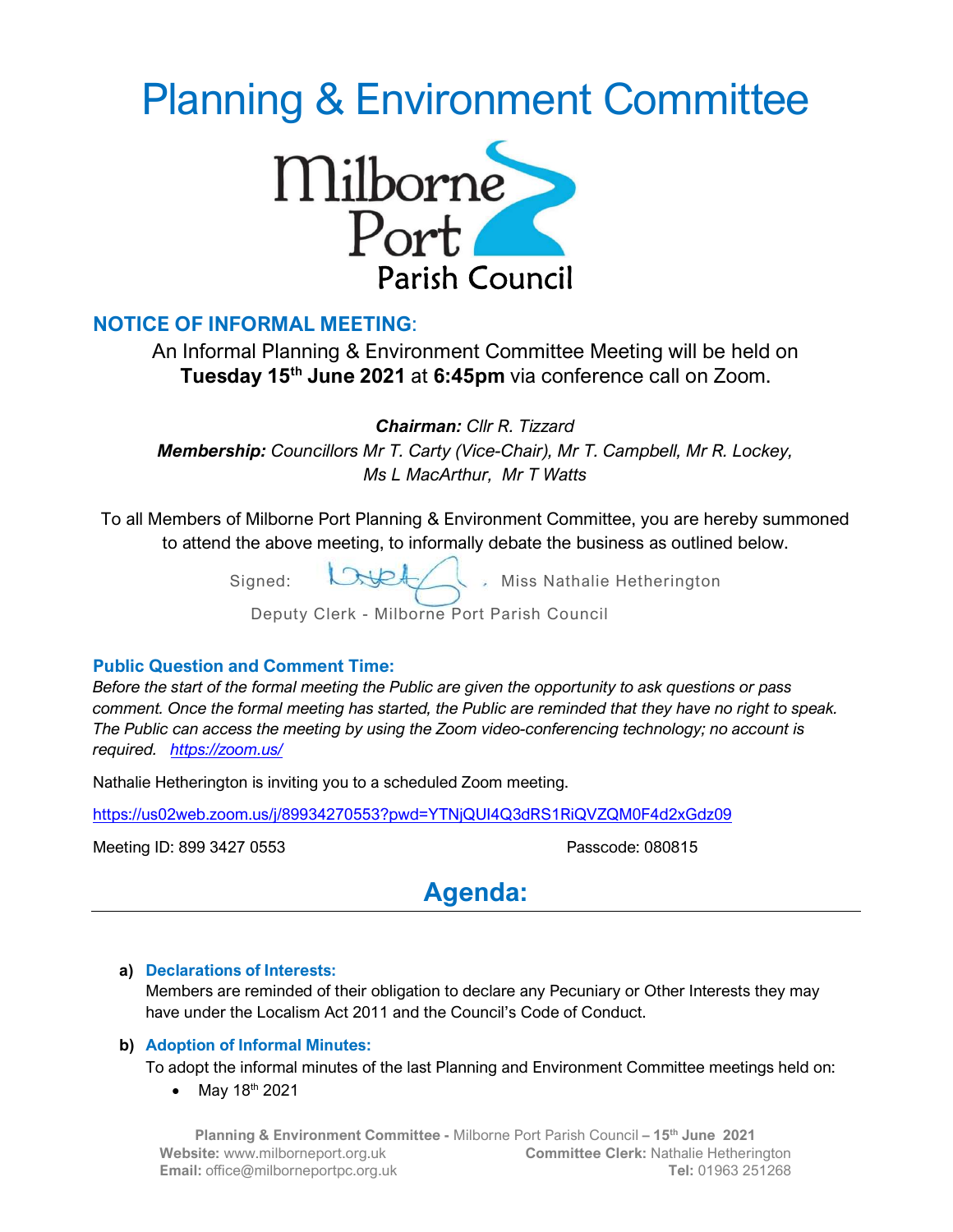c) Planning, Tree & Licensing Applications made to South Somerset District Council: To advise the Committee Officer of the Parish Council's response to SSDC on any local planning or tree applications.

#### Application 1

Application Reference: 21/01327/LBC

What is proposed: Mounting of defibrillator onto wall of Town Hall

Where it is proposed: Milborne Port Town Hall, High Street, Milborne Port, DT9 5DF

**Deadline for response:**  $28<sup>th</sup>$  June 2021 – comments/observations invited

#### Application 2

Application Reference: 21/01626/TPO

What is proposed: Tree surgery works

Where it is proposed: 13 Plover Road, Milborne Port, DT9 5DA

Deadline for response: none given, not a consultation, observations or concerns only

#### Application 3

Application Reference: 21/01242/HOU

What is proposed: Rear extension and loft conversion

Where it is proposed: 41 Prankerds Road, Milborne Port, DT9 5BX

Deadline for response: 23rd June 2021

## Application 4

Application Reference: 21/01139/HOU

What is proposed: Alterations to access and amendments to garage approved under 14/03590/FUL and amended 19/01086/S73A

Where it is proposed: Land at Springfield, Station Road, Milborne Port, DT9 5BX

Deadline for response: 22<sup>nd</sup> June 2021

#### Application 5

Application Reference: 21/01320/FUL

What is proposed: Change of use of the ground floor retail unit (A1) to be incorporated into the existing residential unit (C3)

Where it is proposed: The Old Bakery, 11 High Street, Milborne Port, DT9 5BX

#### Deadline for response: 22nd June 2021